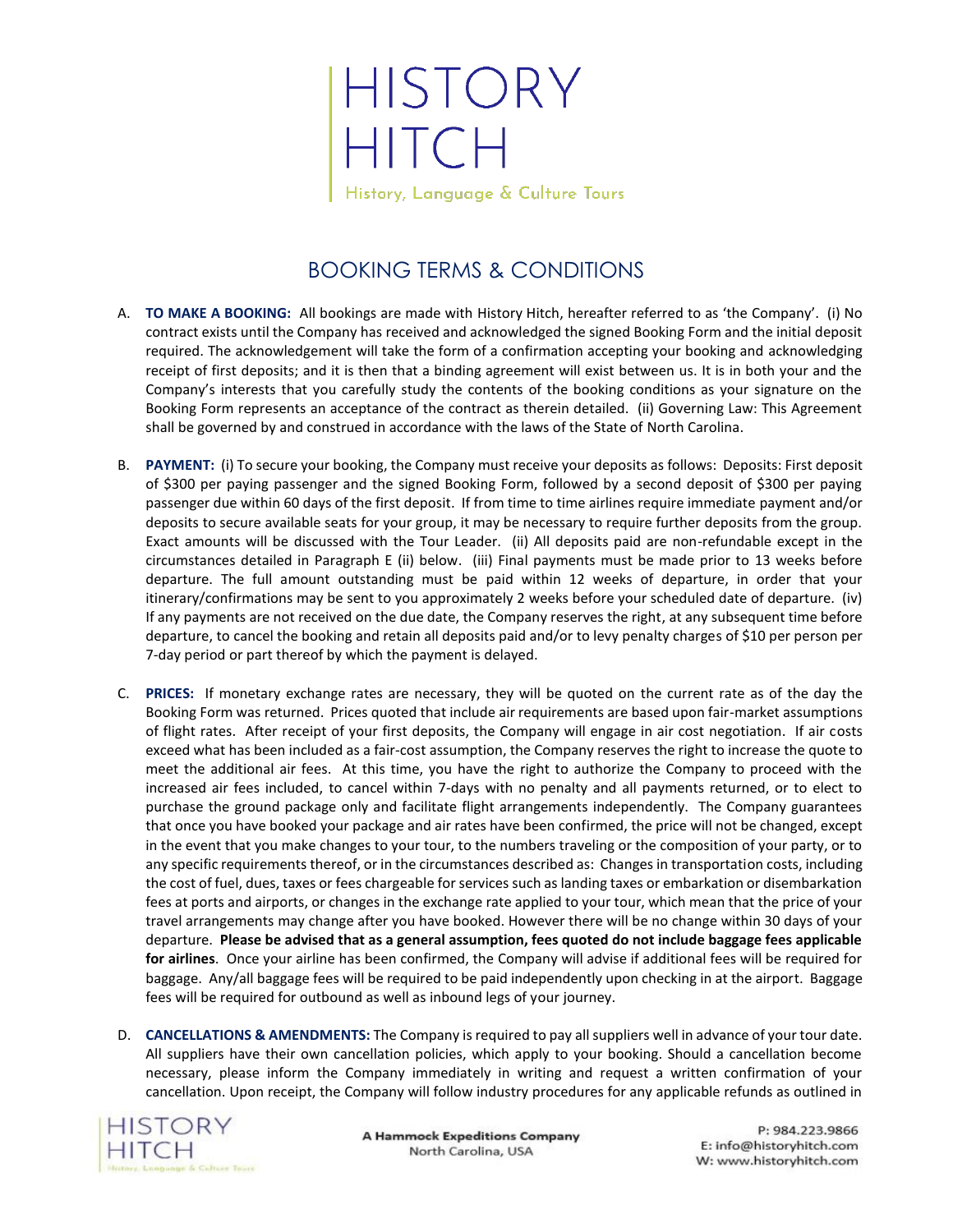the supplier's terms and subject to their review. If you are entitled to a refund, please note that the supplier is responsible for this refund, not the Company. Generally, flight tickets, hotel reservation and other items provided for the travel cannot be refunded if they are partially used. We are not responsible for a supplier's failure to pay a refund. (i) Any cancellations or amendments should be advised to the Company as soon as possible. A cancellation is effective only when received in writing by the Company from the person signing the Booking Form. In addition to the terms of our Suppliers, the following scale of cancellation charges will apply:

Period before scheduled departure within which written notification of the cancellation is received by the company:

After payment of 1st Deposit until 42 days after receipt of 1st deposit: CANCELLATION FEE: First Deposit of \$300 per paying passenger

Between 42 days and 84 days after receipt of 1st deposit: CANCELLATION FEE: First and Second Deposits of \$600 per paying passenger

Between 84 days after receipt of 1st deposit until 70 days before departure: CANCELLATION FEE: 50% of the total invoiced price of tour

70 Days until 21 days before departure: CANCELLATION FEE: 75% of the total invoiced price of tour

21 Days before departure until departure day: CANCELLATION FEE: 100% of the total invoiced price of tour.

**IMPORTANT**: Finance handling fees, including credit card processing fees, are non-refundable at any time. These fees (generally 5%) are extracted prior to compilation of any cancellation fees.

Note: You may be able to claim on your travel protection policy if your cancellation falls within the terms of the policy. For this reason we strongly recommend 'Cancel for Any Reason' travel protection.

Other Fees: (ii) At 14 weeks before departure, any amendments or substitutions that take place after this date will be subject to an administrative fee of \$25 per amendment. (iii) Substitution of party members is permitted up to 90 days prior to departure without incurring cancellation charges, although any charges levied by airlines in respect of amendments or ticket re-issues will be passed on. After this date any alteration will be treated as a new booking and charges will be levied as given in the schedule above.

- E. **IF THERE IS A CHANGE OF PLAN:** (i) The arrangements in published brochures/website/printed materials are made many months in advance and changes are sometimes unavoidable. Most of these changes (such as changes of flight options, coach pick-up times, routings, schedules, aircraft or coach types, or airports) are minor, but where they are significant, the Company will notify you as soon as is reasonably possible before your departure. A significant change is one that involves changing your departure date or destination, or reducing the quality of your main hotel. In the event of a 'significant change' you may decide to: (a) Continue with the booking as amended, or (b) Accept an alternative which the Company may offer to you, or (c) Cancel your booking. (ii) In certain circumstances, excepting a force majeure event, the Company may have to cancel your booking and if this should occur it would return to you all the money you have paid to it, or offer you a suitable alternative. However, it will not cancel your tour after the date when payment of the balance becomes due unless: 1) You have not paid in full, or 2) Your visit is cancelled by reason of unusual and unforeseeable circumstances beyond our control, the consequences of which could not have been avoided even if all due care had been exercised. In these cases, no compensation payments or refunds of any kind will be made.
- F. **FORCE MAJEURE:** We cannot accept liability, provide any refund, or pay any compensation where the performance or prompt performance of our contractual obligations is prevented or affected, or you otherwise suffer any loss, injury, death, inconvenience or damage as a result of circumstances amounting to "force majeure". "Force majeure" means any event or circumstances which we or the supplier of the services in question could not foresee or avoid. Such events and circumstances may include, acts of God, actual or threatened, war, insurrection, riots, strikes, civil action, decisions by governments or governing authority, technical or maintenance problems with transport, changes of schedules or operational decisions of air carriers, terrorist activity or the threat thereof, industrial action, natural or nuclear activity, epidemic, pandemic, illness, physical injury, quarantine, medical or customs or immigration regulation, delay, or cancellation, adverse weather conditions, fire and all similar events outside our control.



**A Hammock Expeditions Company** North Carolina, USA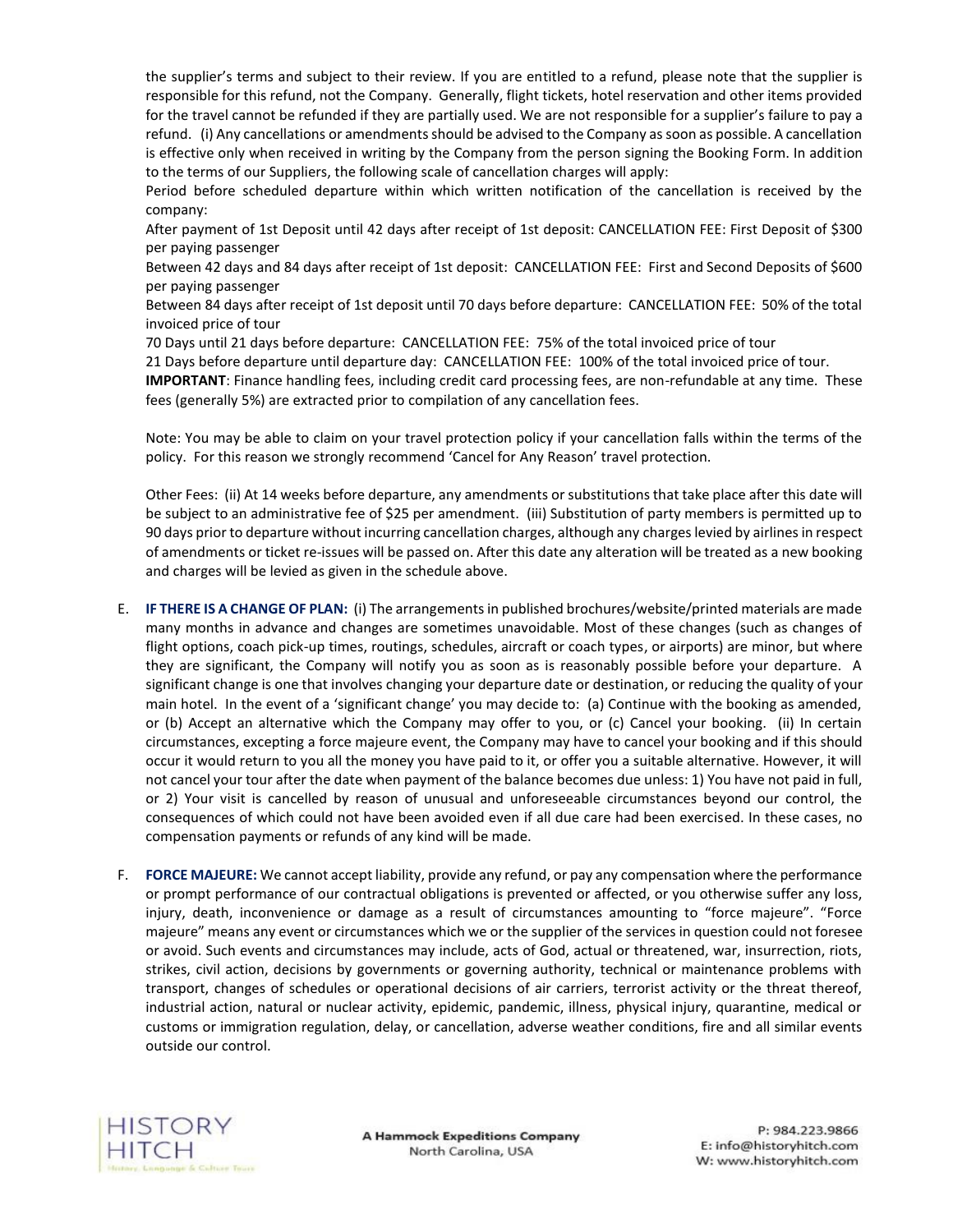- G. **THE COMPANY'S RESPONSIBILITY:** The Company, and its employees, shareholders, agents, and representatives use third party suppliers to arrange tours, transportation, sightseeing, lodging, and all other services related to this tour. The Company is an independent contractor and is not an employee, agent, or representative of any of these suppliers. The Company does not own, manage, operate, supervise, or control any transportation, vehicle, airplane, hotel or restaurants, or any other entity that supplies services related to your tour. All suppliers are independent contractors, and are not agents or employees or representatives of The Company. All tickets, receipts, coupons, and vouchers are issued subject to the terms and conditions specified by each supplier, and by accepting the coupons, vouchers, and tickets, or utilizing the services, all customers agree that neither The Company, nor its employees, agents, or representatives are or may be responsible nor accept liability for death, bodily injury or illness or damage to any tour participant or their belongings, or otherwise, in connection with any service supplied or not supplied resulting directly or indirectly from any occurrence beyond the control of the Company. The Company assumes no responsibility or liability for any delay, change in schedule, loss, injury or damage or loss of any participant that may result from any act or omission on the part of others; and the Company shall be relieved of any obligations under these terms and conditions, in the event of any strike, labor dispute, act of God, or of government, fire, war, whether declared or not, terrorism, insurrection, riot, theft, pilferage, epidemic, illness, physical injury, quarantine, medical or customs or immigration regulation, delay, or cancellation. The Company accepts no responsibility for lost or stolen items. The Company reserves the right to refuse any participant or potential participant at its sole discretion. Should you or any member of your party have the misfortune to suffer illness, injury or death arising from an activity which does not form part of the arrangement made by the Company, the Company shall assume no responsibility. Resort Development: There are many resort destinations where development is in progress and therefore there may be building work taking pace in the vicinity of your package accommodation. The Company cannot advise you in advance of all development work taking place in your destination, however should it become aware of work taking place that will create noise or other inconvenience and in its opinion will adversely affect the overall enjoyment of your package, it will pass such information to you. Peak Package Period: All members of your party should be aware that at certain peak holiday periods, hotel destination facilities are heavily utilized and it may, on occasion, be necessary to wait longer than normal to use such facilities. If traveling abroad: The Company makes every effort to ensure your package meets your expectations and feels it important to make you aware that the general standards of hygiene, safety, public services and local amenities in countries abroad may differ from those offered in North America. It is recommended that you check with your doctor which inoculations are considered necessary for specific areas. We recommend that all passengers traveling carry a copy of their travel protection plan.
- H. **WHAT HAPPENS TO COMPLAINTS:** If you have any complaint about your activities, you are required to bring it to the attention of the relevant supplier in the first instance, and then to your resort ambassador who will make every effort to achieve a satisfactory solution. If this is not possible, you should contact our 24 Hour emergency service whose details will have been provided to you with your final documents. You should then write in upon your return (within 28 days) detailing your complaint. The Company undertakes to acknowledge any written complaint within 14 days of receipt and to write to you in full within 28 days or to explain any delay. In any event you will receive a full reply within a maximum of 56 days. The Company would expect to agree an amicable settlement of the few complaints it might receive.
- I. **TOUR LEADER RESPONSIBILITIES:** In signing the Booking Form the Tour Leader also accepts responsibility for the good conduct of all participants during the tour and warrants that at least one responsible adult will be on active duty at all times to ensure that all participants behave well. Furthermore it is the Tour Leader's responsibility specifically to ensure that: (i) No participant under 21 years of age consumes alcoholic drinks. (ii) All local laws relating to the consumption of alcohol are at all times obeyed by participants. (iii) No participant consumes alcohol to excess. No participant smokes in a hotel bedroom (or in apartments) or in any other way causes a fire hazard. (iv) Participants act in a responsible fashion during the tour and do not behave in a way likely to cause damage to property or damage or offence to other people.
- J. **ADVERTISING:** (i) Great care has been taken in the printing and production of published online product overviews to give you an accurate picture of the facilities available. If any change the Company believes will materially affect groups' enjoyment becomes apparent in any of these descriptions, it will advise each Tour Leader. There are naturally circumstances beyond its control such as festivals, local holidays, maintenance, and adverse weather



**A Hammock Expeditions Company** North Carolina, USA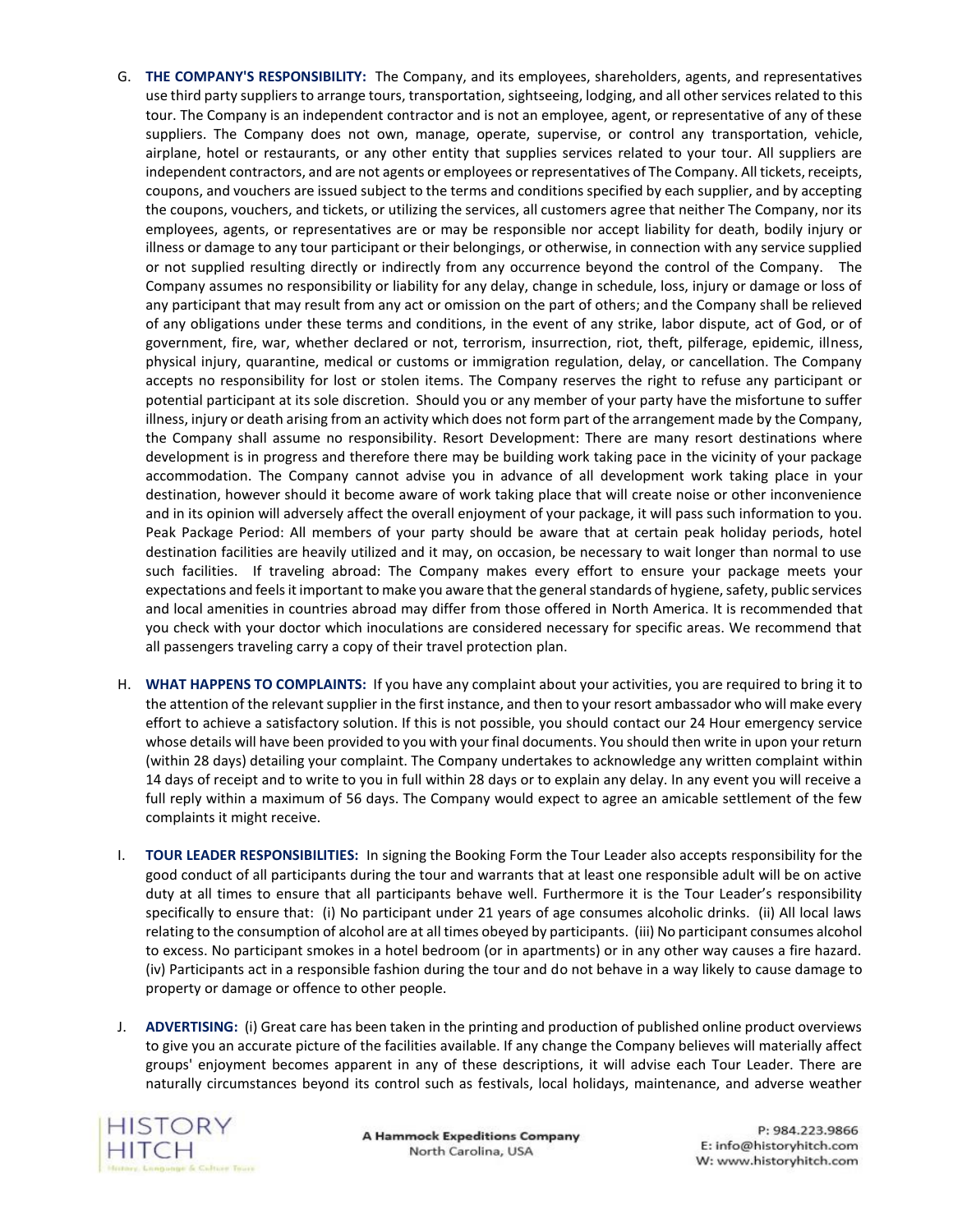conditions for which it cannot accept responsibility and for which no refund will be made. The facilities are shown in good faith and it must be appreciated that some entertainments may be restricted.

- K. **ADULT PARTY MEMBERS OF STUDENT GROUPS:** Student prices when quoted are valid and applicable for those up to 18 years of age in full time education. An adult supplement is applicable for clients who are 18 years and over at the time of travel. Should the party comprise more than 15% adults then the tour price for all members will need to be re-costed. If adults in excess of the free place ratio accompany the group, a supplementary charge is payable above the juvenile price of the tour.
- L. **MANDATORY TRAVEL PROTECTION PLAN:** Please be advised that all schools traveling are required to have a travel protection plan to protect against unforeseen circumstances such as flight delays and/or cancellations, road incidents causing delays, injury and illnesses, and other factors. All school groups are required to carry a travel protection plan. You may feel free to use your own independent carrier, or if you would prefer, we are happy to refer you to a carrier that specializes in school group travel. Either way, please understand that we will require a copy of the key pages of your group policy showing coverage prior to travel. The Company is not qualified to answer technical questions about the benefits, exclusions, and conditions of travel protection plans. The Company cannot evaluate the adequacy of the prospective insured's existing insurance coverage. If you have any questions about your travel protection, call your insurer or insurance agent or broker. We strongly recommend a travel protection plan is purchased at the time of trip sale to protect against any student cancellations you might incur. We also very strongly recommend you purchase a single group policy rather than individual policies to avoid stressful situations in case of need. Group travel insurance should include travel AND medical components. We suggest a "Cancel For Any Reason" policy is purchased to protect your parents against possible loss due to unforeseen circumstances. Declining travel protection plan coverage or failing to purchase adequate insurance could result in the loss of your travel cost and/or require more money to correct the situation. You also acknowledge that without this coverage, there may be no way to recoup any losses, costs or expenses incurred. If you choose to travel without adequate coverage, we will not be liable for any of your losses howsoever arising, for which trip protection plan coverage would otherwise have been available.
- M. **PARTICIPANTS WITH DISABILITIES AND SPECIAL DIETARY REQUIREMENTS:** Participants with disabilities are welcome and must always be accompanied by a companion capable of providing all required and needed assistance and must not require special assistance from the Company or its suppliers. Tour Leader must notify the Company of participants with disabilities in writing when booking the package and of the identity of the participants non-discounted, travel companion who will be responsible for providing all necessary assistance. Tour Leader should notify the Company if ADA accessible accommodations are needed. The Company will make all reasonable efforts to accommodate this request, but cannot be responsible if ADA accommodations are not available. Any accommodations provided will be at the sole expense of the participant requiring the accommodation. For safety and liability reasons, the Company and its representatives cannot be responsible for directly accommodating any food allergies, or dietary requirements and restrictions, and is not responsible for any issues or problems associated with the same. All scenarios and special dietary requests regarding food and drink, including allergies, or dietary requirements and restrictions, are the sole responsibility of the participant. Tour Leaders should advise the Company upon booking of any participants with special dietary requirements. While most meal establishments can offer general options, the Company cannot guarantee that options will be available. Just in case, the Tour Leader should advise any participant with special dietary requirements to pack extra food/snacks if accommodations cannot be met. Should a participant have special dietary requirements, that participant shall be solely responsible for any additional expense to their meal plan.
- N. **MANDATORY WAIVER:** Please be advised that all participants traveling are required to submit a signed electronic waiver when registering for the trip. If the participant is under 18 years of age at the time of initial deposit, their legal parent or guardian must sign acknowledging an Assumption of Risk. Any passengers who do not sign the Assumption of Risk will not be able to proceed with trip registration. For the safety of our guests, the Company reserves the right to request health information prior to travel and to exclude any participants it deems unfit for travel at its sole discretion.



**A Hammock Expeditions Company** North Carolina, USA